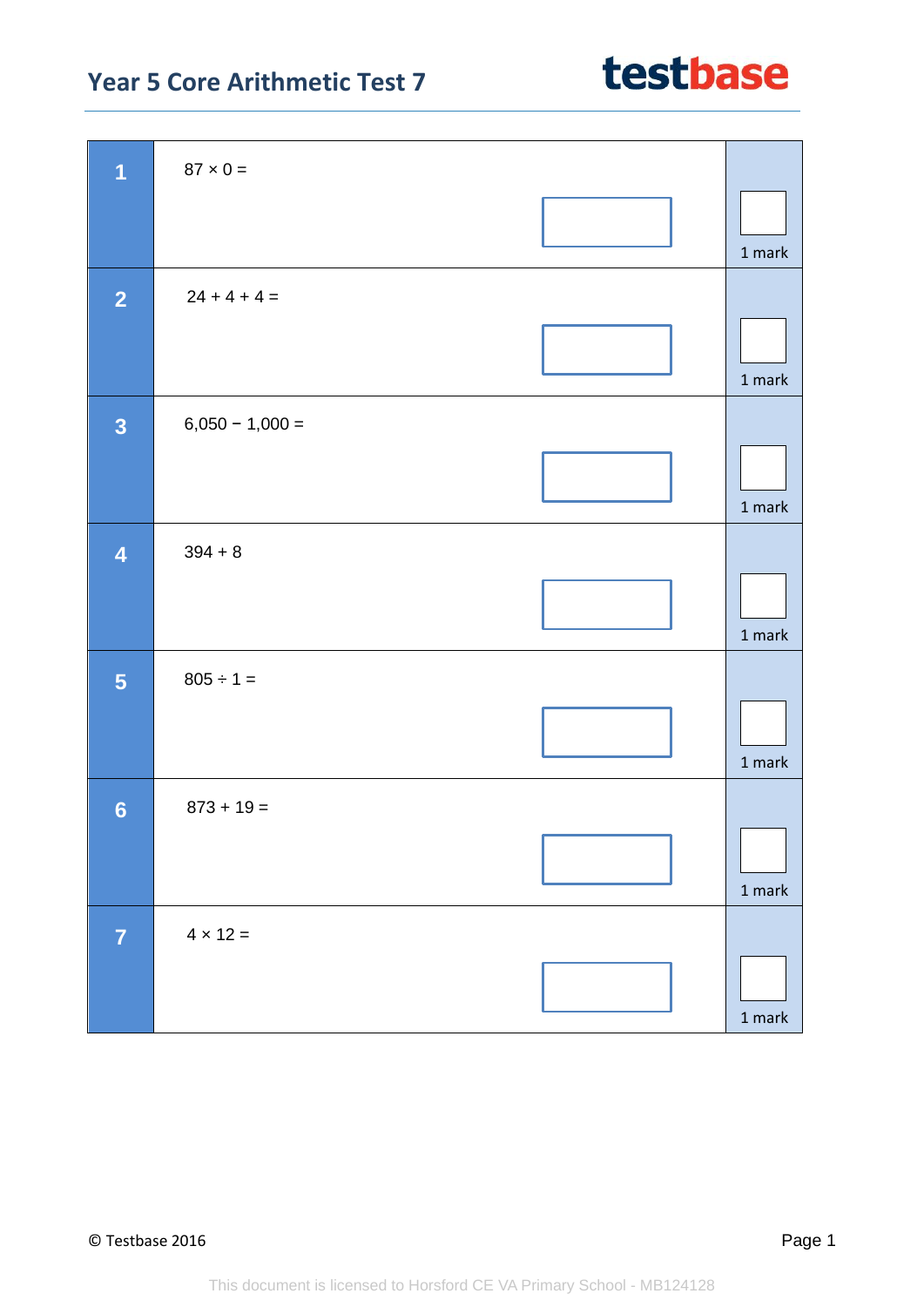| 8              | $72 \div 6 =$               |               |
|----------------|-----------------------------|---------------|
|                |                             | 1 mark        |
| $\overline{9}$ | 2639<br>$+ 4998$            | 1 mark        |
| 10             | 824<br>$-268$               | 1 mark        |
| 11             | $rac{5}{9} + \frac{5}{9} =$ | 1 mark        |
| $12$           | $0.15 = ?%$                 | 1 mark        |
| 13             | $2 \times 5 \times 3 =$     | $1$ mark      |
| 14             | $8.6 + 5.6 =$               | $1$ mark $\,$ |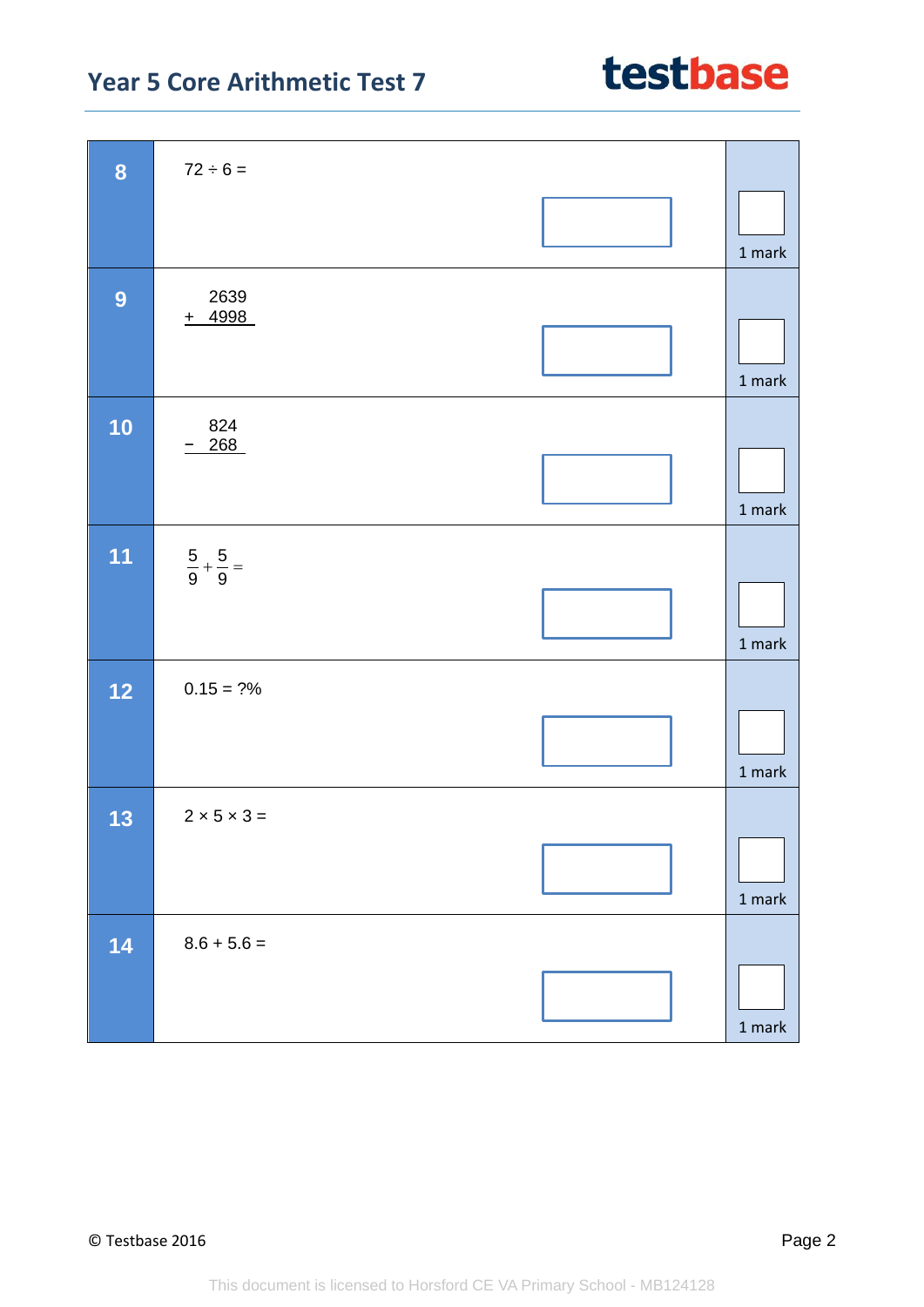| 15        | $962 \div 5 =$        |               |
|-----------|-----------------------|---------------|
|           |                       | 1 mark        |
| 16        | $21,125 - 9,608 =$    |               |
|           |                       | $1$ mark $\,$ |
| 17        | $\frac{6}{7}$ of 63 = |               |
|           |                       | 1 mark        |
| 18        | $75.3 \div 10 =$      |               |
|           |                       | $1$ mark      |
| 19        | $36.21 \times 100 =$  |               |
|           |                       | $1$ mark      |
| <b>20</b> | $50 \times 40 =$      |               |
|           |                       | 1 mark        |
| <b>21</b> | 1083                  |               |
|           | $x \t 7$              | 1 mark        |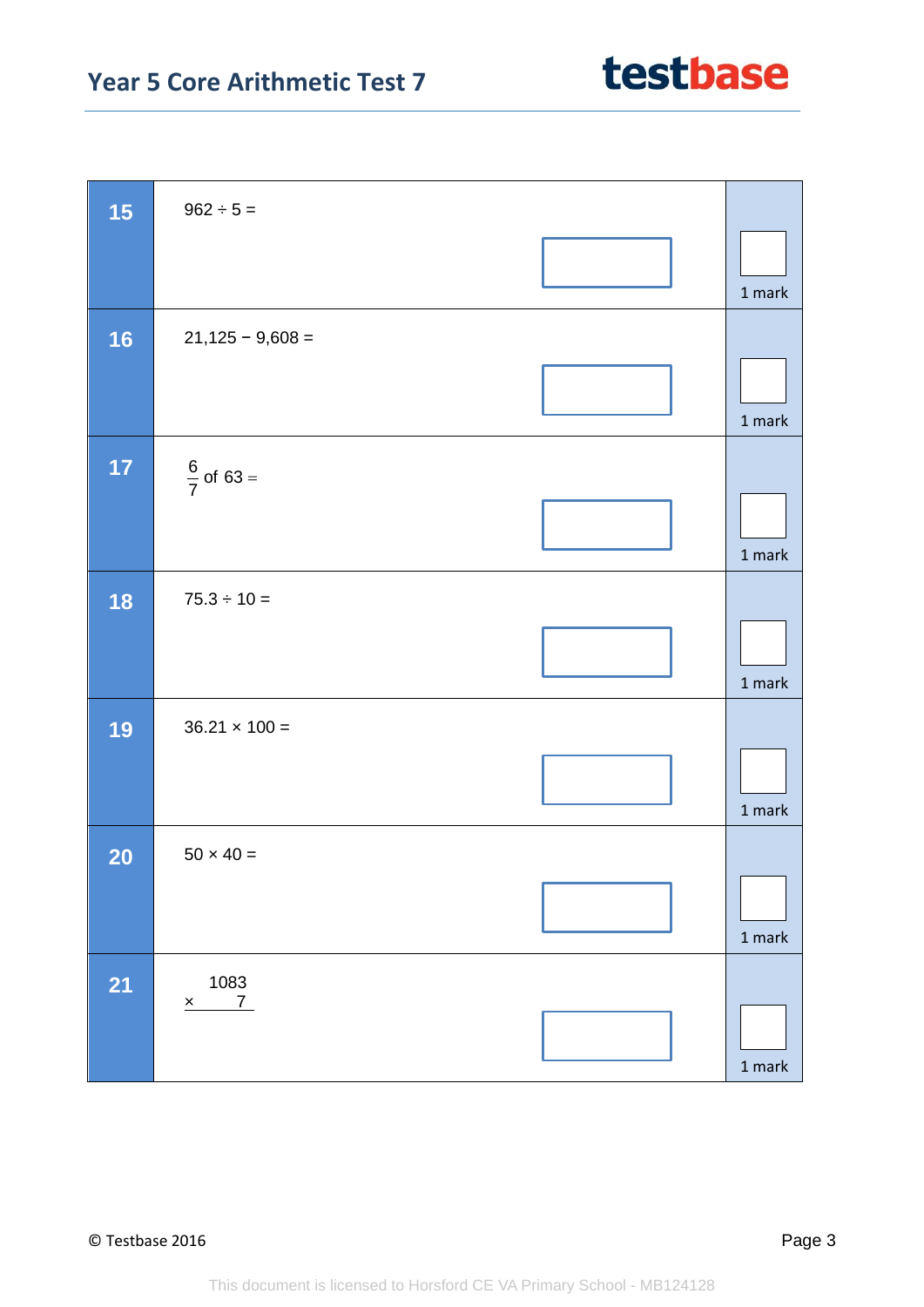### © Testbase 2016 Page 4

This document is licensed to Horsford CE VA Primary School - MB124128

| <b>22</b> | $\frac{1}{4}$ of 308 =                                  |          |
|-----------|---------------------------------------------------------|----------|
|           |                                                         | 1 mark   |
| 23        | $0.6 = \frac{?}{10}$                                    | $1$ mark |
| 24        | $\begin{array}{r} 93 \\ \times 28 \end{array}$          | 2 marks  |
| <b>25</b> | $3^3 + 5^2 =$                                           | $1$ mark |
| <b>26</b> | $\begin{array}{r} 261.8 \\ x \overline{)4} \end{array}$ | $1$ mark |
| 27        | $1\frac{1}{5} \times 3 =$                               | $1$ mark |
| <b>28</b> | $\frac{5}{6} - \frac{1}{12} =$                          | $1$ mark |
| <b>29</b> | $76.4 - 1.95 =$                                         | $1$ mark |